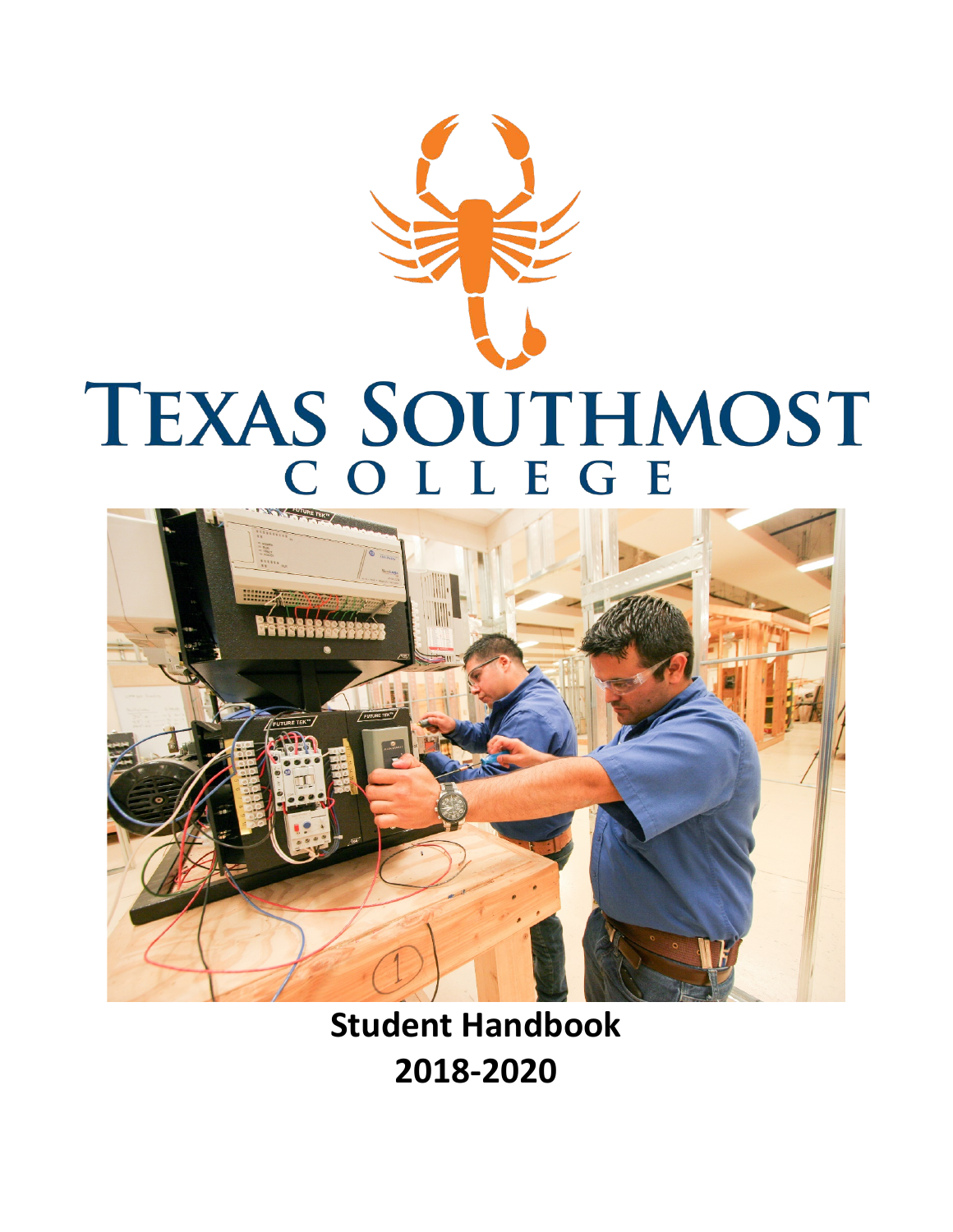# **Commercial and Residential Electrician Student Handbook**

**Name**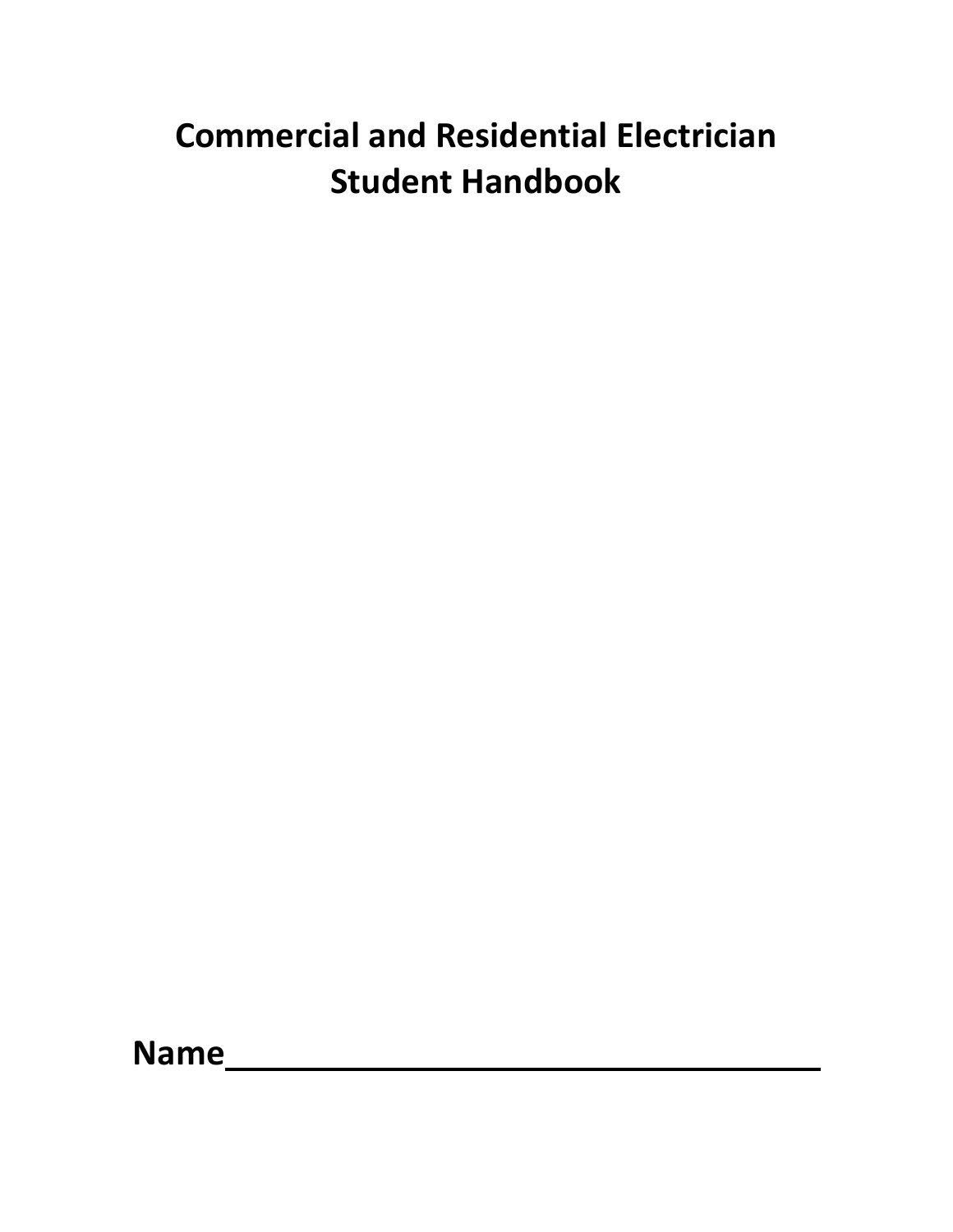# **Table of Content**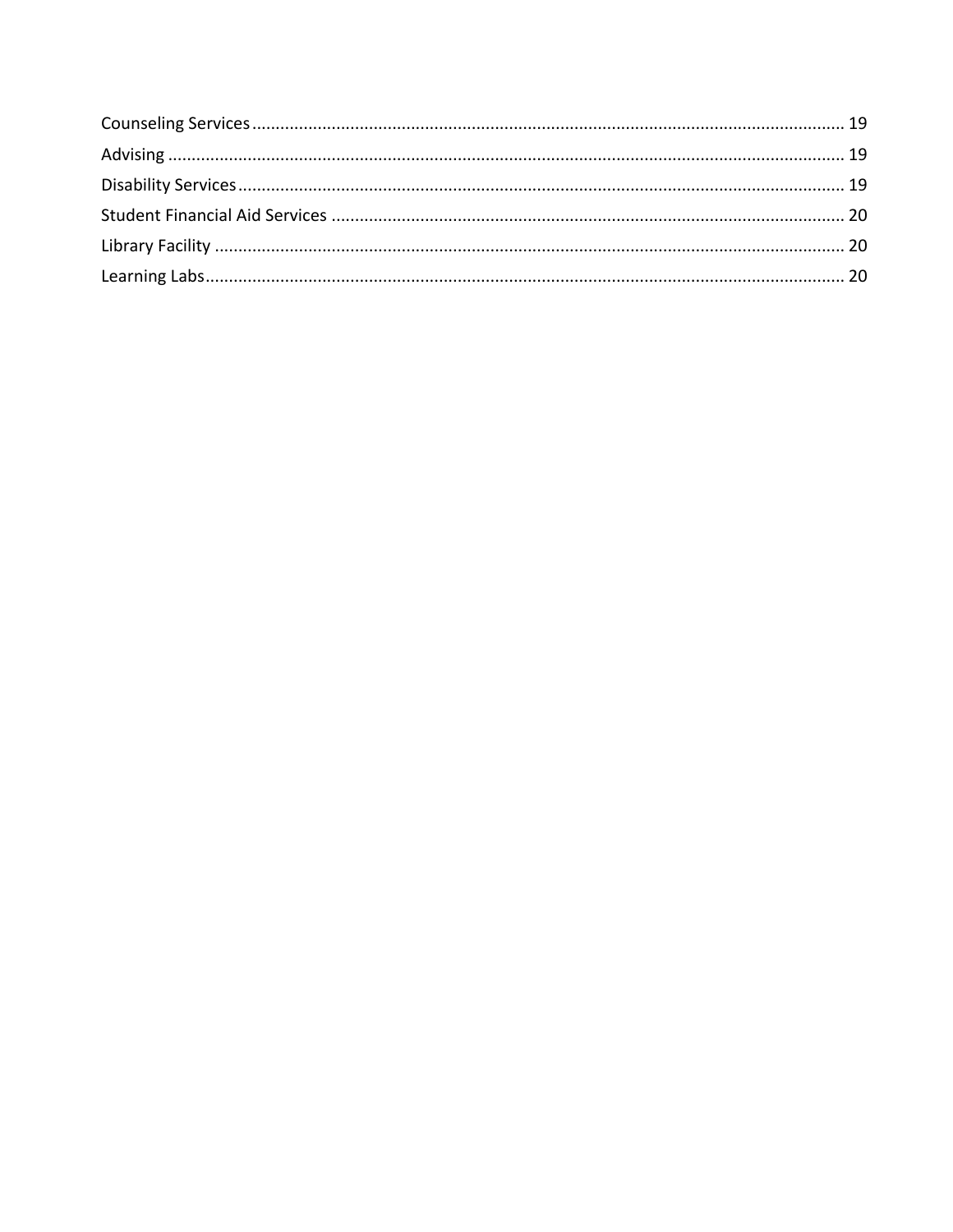# <span id="page-4-0"></span>**General Information**

### <span id="page-4-1"></span>**A Message to the Students**

Welcome to the Texas Southmost College **Commercial and Residential Electrician Program.** This handbook has been compiled to help familiarize you with the policies utilized by this program as well as available student services.

**The Commercial and Residential Electrician Program Student Handbook** pertains to students that have been admitted to that program and is a supplement to the Texas Southmost College Student Handbook. The Vice-President of Instruction and Student Services is the chief administrator for academic/non-academic policies and procedures.

It is through the spirit of cooperation and communication that students and faculty members share a common goal of learning. In this profession, competence is developed through diligence, determination, and patience in the practicum environment as well as the classroom.

The Degree Plan for Commercial and Residential Electrician has been designed to provide the student with a well-rounded curriculum.

Please remember that you, the student, are the most important asset of this program. Your suggestions are welcomed, appreciated, and may be submitted at any time to the Advisory Committee of this program or directly to the Program Faculty.

## <span id="page-4-2"></span>**Non-Discrimination Statement**

Texas Southmost College Commercial and Residential Electrician Program is nondiscriminatory in regard to race, creed, color, sex, age, handicap, and national origin. No otherwise qualified handicapped individual in the United States as defined shall, solely by reason of his handicap be excluded from participation in, be denied benefits of, or be subject to discrimination under any program or activity receiving federal assistance.

## <span id="page-4-3"></span>**Mission of the Institution**

The mission of Texas Southmost College (TSC) is to transform our communities through innovative learning opportunities.

## <span id="page-4-4"></span>**Role and Scope**

Texas Southmost College's mission is guided by our commitment to provide:

• University transfer, career, and technical programs leading to an associate degree or certificate along with courses specializing in college preparatory and developmental education, workforce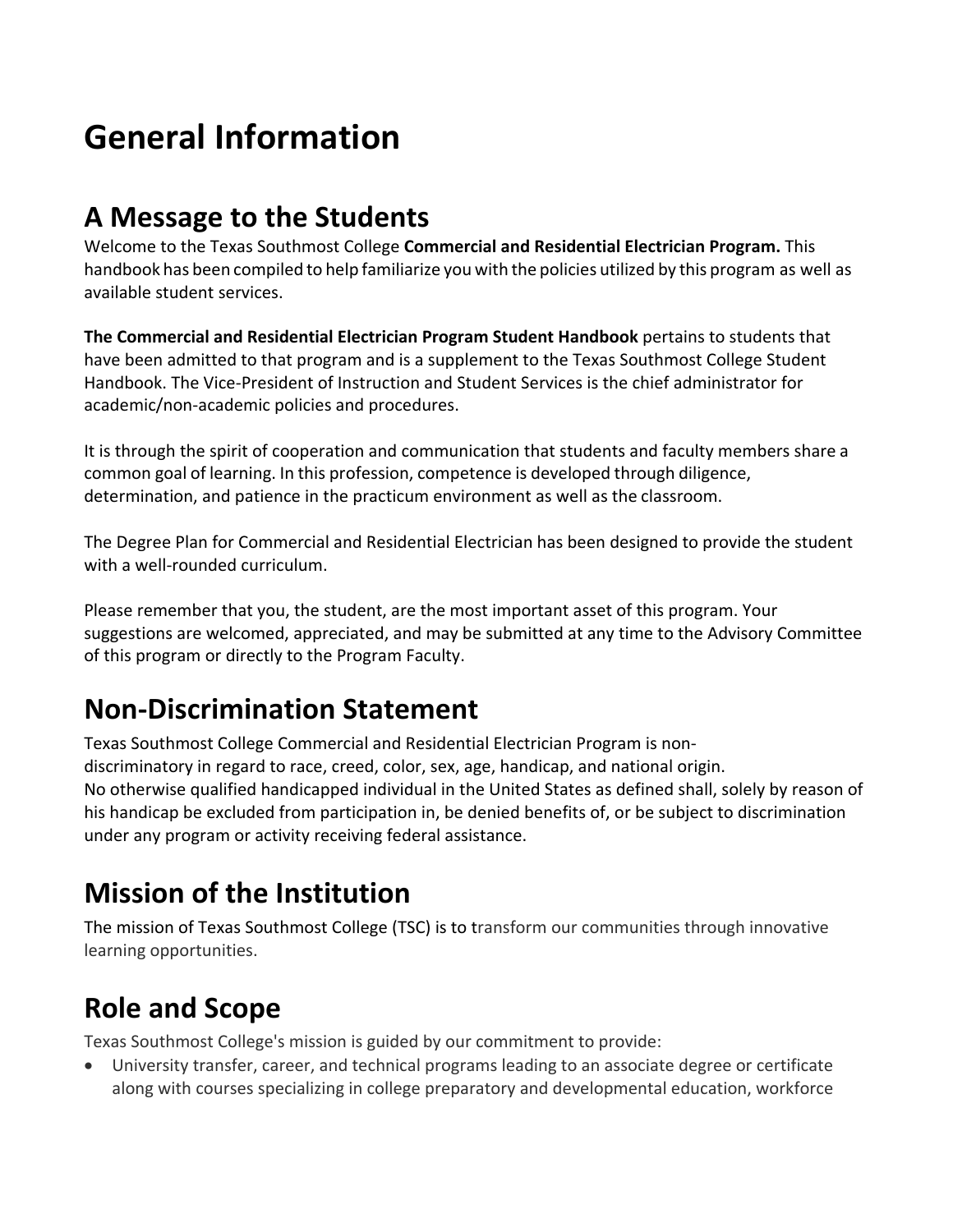training, adult literacy, andcontinuing education to support the evolving needs of citizens, industry, and economic development initiatives within Cameron and Willacy Counties.

- High-quality instruction and learning opportunities in the classroom, online, and through other delivery methods; a supportive and innovative faculty and staff; appropriate technology, equipment, and learning resources; and advising and assessment services to promote transfer to a four-year baccalaureate institution, entry or advancement in the workforce, or lifelong learning.
- A learning-centered, service-oriented environment that celebrates diversity and inclusion; facilitates growth and development; fosters social responsibility, critical thinking, communication, and innovation; and empowers and engages students, faculty, and staff to achieve personal and professional goals.
- Institutional effectiveness that embraces individual accountability, data-driven decision-making, change, and an unending pursuit of excellence.

### <span id="page-5-0"></span>**Institutional Accreditation**

Texas Southmost College is accredited by the Southern Association of Colleges and Schools Commission on Colleges to award certificate and associate degrees.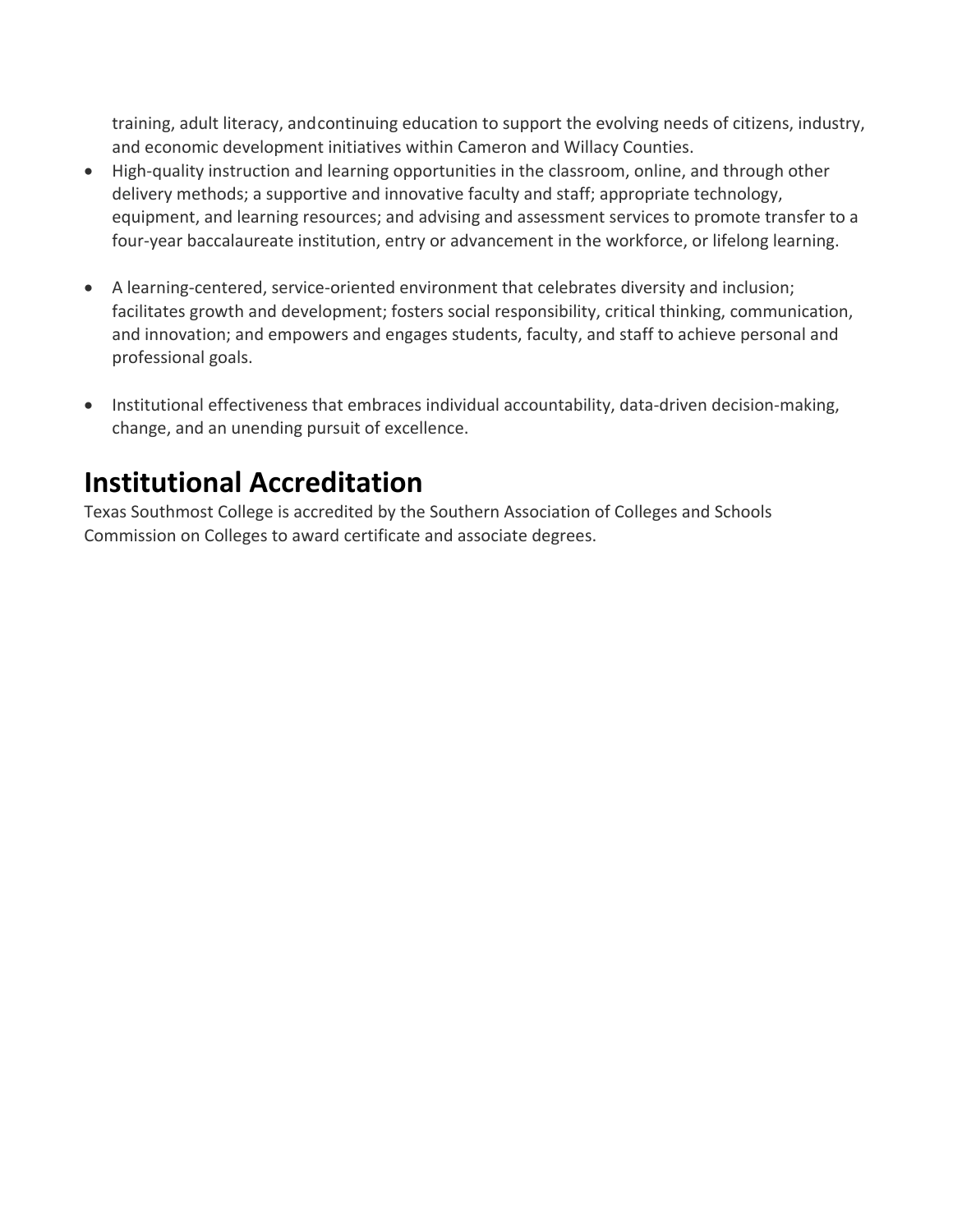# <span id="page-6-1"></span><span id="page-6-0"></span>**Program Information Commercial and Residential Electrician Program Contact Information**

**Commercial and Residential Electrician Instructors**

Francisco Lopez [frank.lopez@tsc.edu](mailto:frank.lopez@tsc.edu) 956-295-3540

Jorge Garcia [Jorge.garcia@tsc.edu](mailto:Jorge.garcia@tsc.edu) 956-295-3467

**Administrative Assistant- Career and Technical Education** Emilio Rodriguez Jr [Emilio.rodriguez@tsc.edu](mailto:Emilio.rodriguez@tsc.edu) 956-295-3745

**Dean of STEM-CTE Division**  Mr. Murad Abusalim Ph.D. [Murab.abusalim@tsc.edu](mailto:Murab.abusalim@tsc.edu) 956-295-3568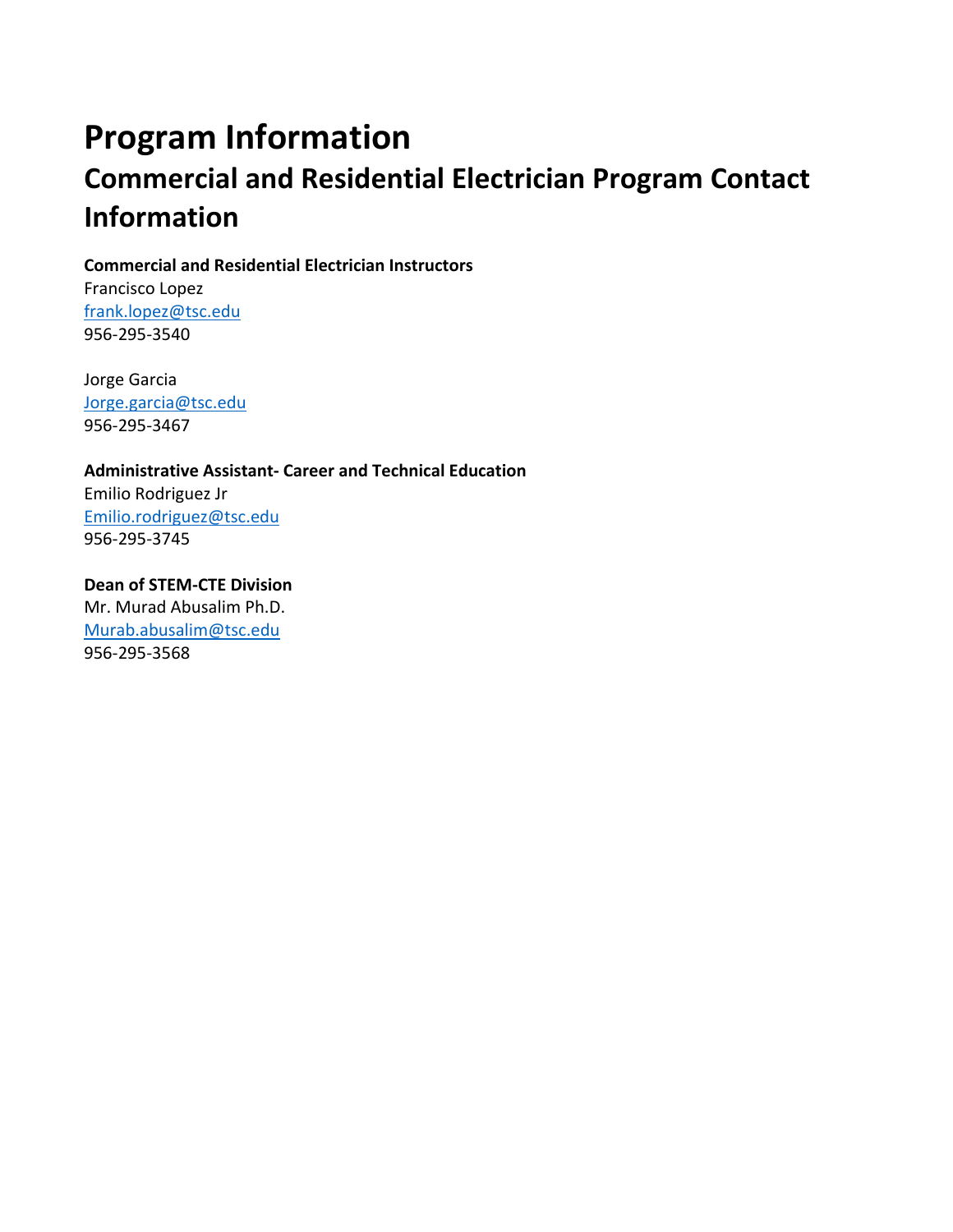## <span id="page-7-0"></span>**Mission of the Program**

The mission of the Commercial and Residential Electrician Program is to provide opportunities for individuals to develop competencies essential for lifelong learning and a career in workforce programs leading to an Associate of Applied Science (AAS) degree.

## <span id="page-7-1"></span>**Program Outcomes (Goals)**

- **Goal1**  Demonstrate ability to understand requirements of the National Electrical Code in all wiring installations.
- **Goal2 -** Understand and apply knowledge in layout, assembly, installation, and troubleshooting of fixtures, devices, services, heating systems, pumps, motors, and motor controls used in residential, commercial, and some industrial locations.
- **Goal3**  Understand and apply knowledge of electrical theory and techniques of the trade, including blueprint reading, wiring, pipe bending, motor control, switching, power circuits and lockout/tag out procedures.

## <span id="page-7-2"></span>**Program Description**

The Commercial and Residential Electrician Program is designed by the department working in close collaboration with business and industry to satisfy the need for a timely and effective workforce. The Program offer a Level I Certificate and an AAS degree consisting of coherent sequence of course intended to prepare students for employment. A degree in Commercial and Residential Electrician prepare students for entry-level positions in an electrician career. It also provides hands-on instruction in all aspects of maintenance, operations, troubleshooting and repair of circuits. Graduates from the program complete the National Center for Construction Education & Research (NCCER) at the core and level I-II certifications.

## <span id="page-7-3"></span>**Qualifications for Applicants**

Admission to TSC is sufficient to be admitted in the Commercial and Residential Electrician Program. For admission requirements at TSC, Please contact the Admission and Records at TSC for college admission requirements at (956)-295-3600. For information visit the Admission and Records Office website at<http://www.tsc.edu/index.php/admissions-and-records.html>

## <span id="page-7-4"></span>**Student Work Policy**

As in all Career and Technical Education Programs at Texas Southmost College, working full-time while enrolled in a program is difficult and not recommended since work schedules generally conflict with class and or/practicum rotations. Should a student be employed in any facility that is an affiliate of the program, they may do so only during times where it does not involve or conflict with program activities. Additionally, should a student be employed by a facility where practicum rotation is normally conducted, they may not use "employer time" to substitute for program practicum requirements.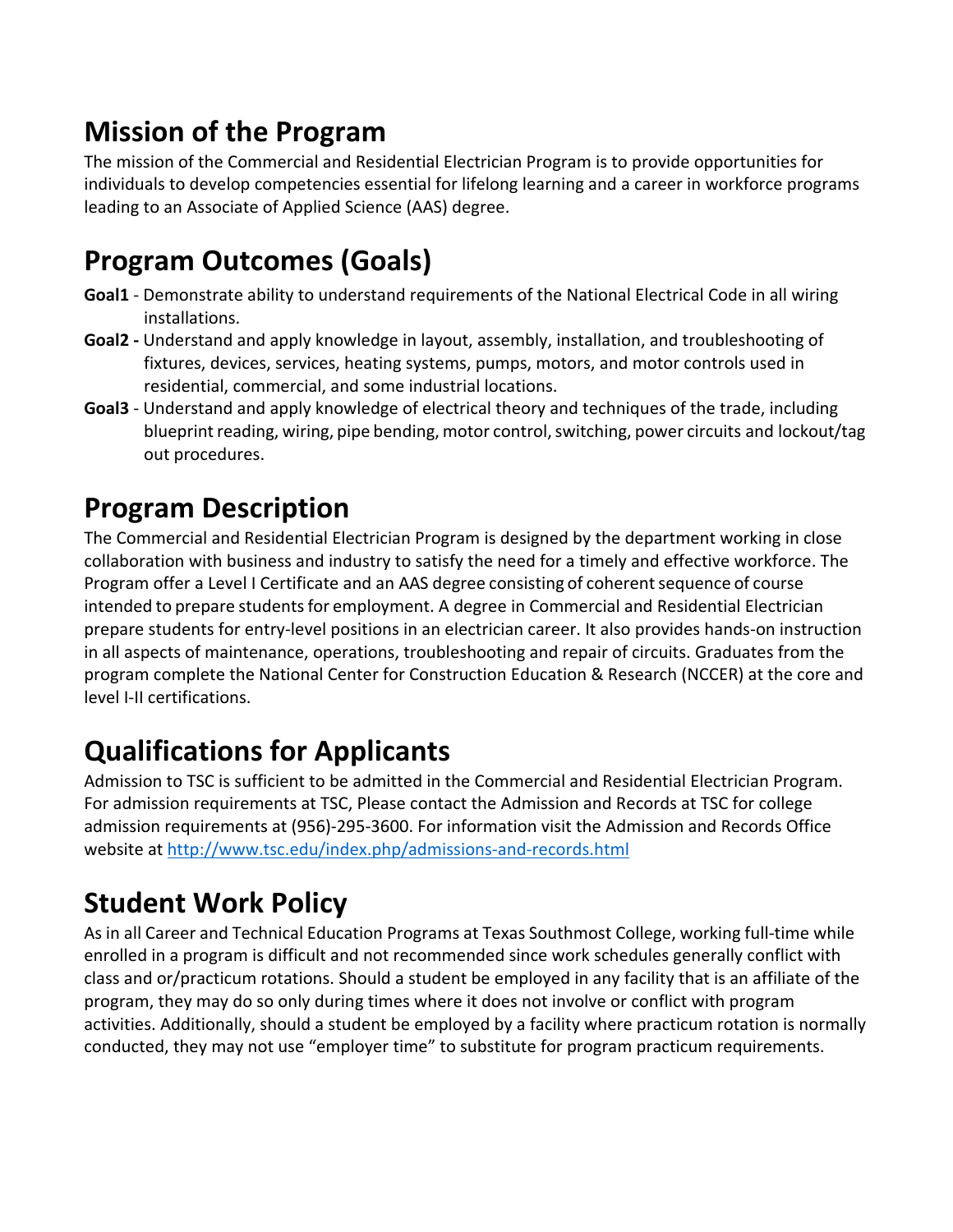## <span id="page-8-0"></span>**Behavioral Conduct**

TSC Commercial and Residential Electrician students representing Texas Southmost College are expected to conduct themselves in such a manner as to reflect favorably upon themselves and the program. Every effort is taken to provide for all students an academic environment that is conductive to academic endeavors, social growth, and individual self-discipline. The College expect students eligible to perform at the College level are familiar with the ordinary rules governing proper conduct and that they will observe these rules as a matter of training and habit (See TSC Student Handbook Discipline Code/Sanctions).

## <span id="page-8-1"></span>**Classroom Conduct**

Classroom activities(didactic and laboratory) are an essential part of Commercial and Residential Electrician Program courses. Although instructors strive to establish an informal classroom environment, Students must conduct themselves in a manner that continues to facilitate learning. Students are expected to:

- 1. Come to class prepared for the scheduled subject or activities
- 2. Behave in a manner that does not interrupt classroom or laboratory activities. Examples of disruptive behavior include frequent tardiness, leaving early, private conversations during class, and inappropriate or offensive behavior.
- 3. Ensure that cellular telephones, radios and pagers do not disrupt the classroom or laboratory activities. Students are expected to ensure that the activation of these devices does not disrupt classroom, laboratory, or clinical activities.

### <span id="page-8-2"></span>**Attendance**

Students are encouraged to attend 100% of the scheduled class sessions; otherwise, it is the student's responsibility to acquire any missed information and schedule make-ups, where applicable. The Commercial and Residential Electrician Program require students to attend classes punctually and regularly so that the learning objectives of the course may be accomplished. In each semester, the assessment of absences begins the first day of class.

## <span id="page-8-3"></span>**Liability Insurance**

All students in the Commercial and Residential Electrician program are required to have professional liability insurance. This insurance is provided on a group basis and the cost for the professional liability insurance is included in the fees paid in which a practicum course is required.

## <span id="page-8-4"></span>**Grievance Procedure**

The intention of the student grievance policy procedure at TSC is to assure the aggrieved student of due process in the disposition of the grievance or complaint. While the procedure will not guarantee the student that the result will be totally satisfactory, the college intends for the procedure to provide sufficient options for resolution of the matter. The procedure for filing a grievance can be found in the official TSC Undergraduate Catalog.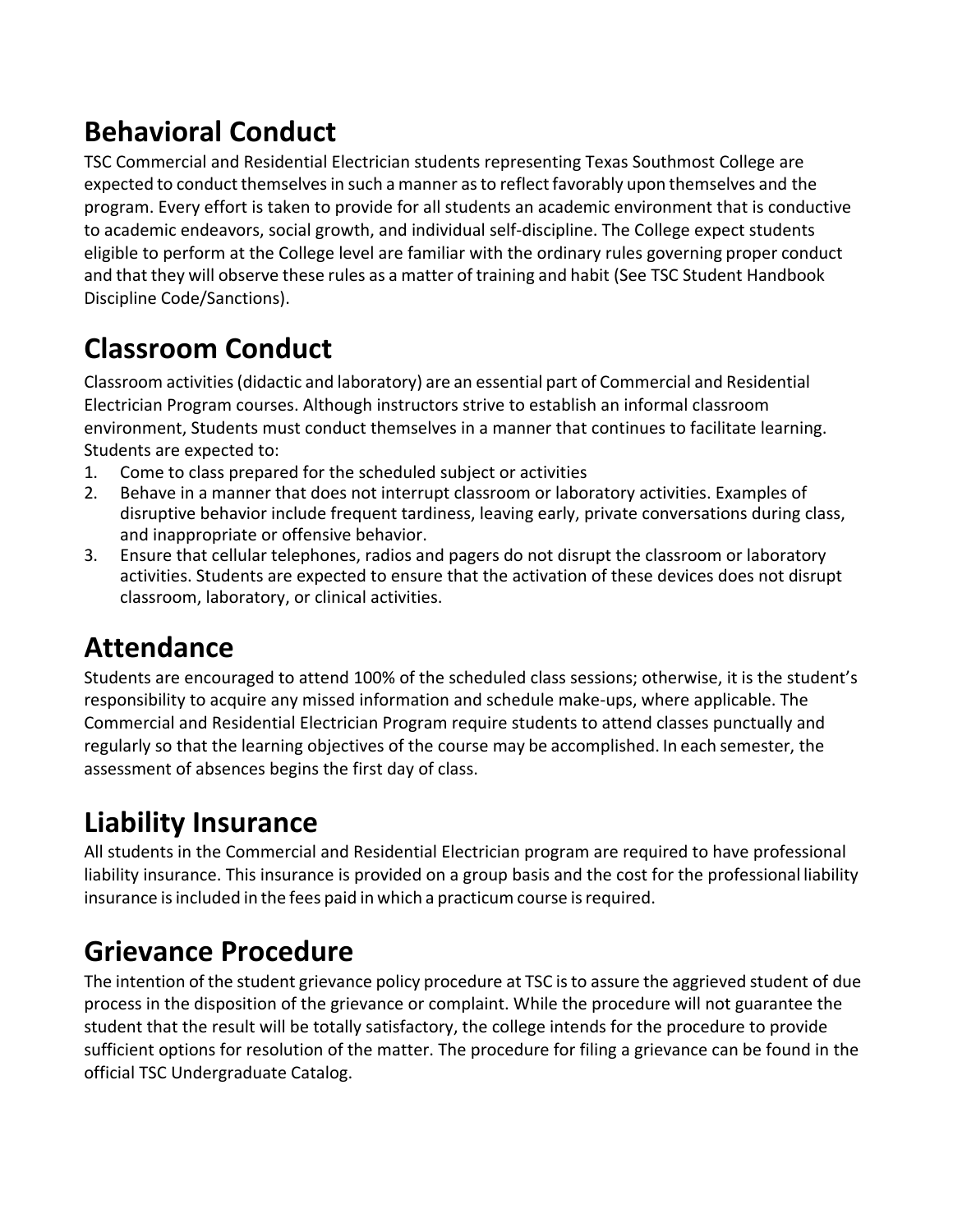## <span id="page-9-0"></span>**Student Records**

As a student at Texas Southmost College, your education record information is protected by FERPA. The Family Educational Rights and Privacy Act (FERPA) of 1974 is a federal law that requires Texas Southmost College to treat your education records in a legally specified manner.

## <span id="page-9-1"></span>**Technical Standards (Essential Functions)**

A Commercial and Residential Electrician student must possess motor and visual skills that would enable him/her to meet program objectives and perform job duties required in the profession. Specifically, the students:

- 1. Must have the ability to climb ladders ranging from 4ft 8ft.
- 2. Have the ability to lift and move at least 30 pounds.

## <span id="page-9-2"></span>**Required Supplies and Materials**

A Commercial and Residential Electrician student will need the following items:

- 1. Textbooks
- 2. Notebook (note taking)
- 3. Pens/ Pencils
- 4. Class uniform
- 5. Journeyman's set (electrical tools)
- 6. Safety Shoes (preferred steel toe)
- 7. Clear safety Glasses
- 8. Working gloves
- 9. 25ft measuring tape

# <span id="page-9-3"></span>**Classrooms/Lab**

Commercial and Residential Electrician Program Lecture and Lab courses are taught at the ITEC campus. The classroom is located in the ITEC in room C-405. Specific courses schedules are published in the TSC course schedule per semester.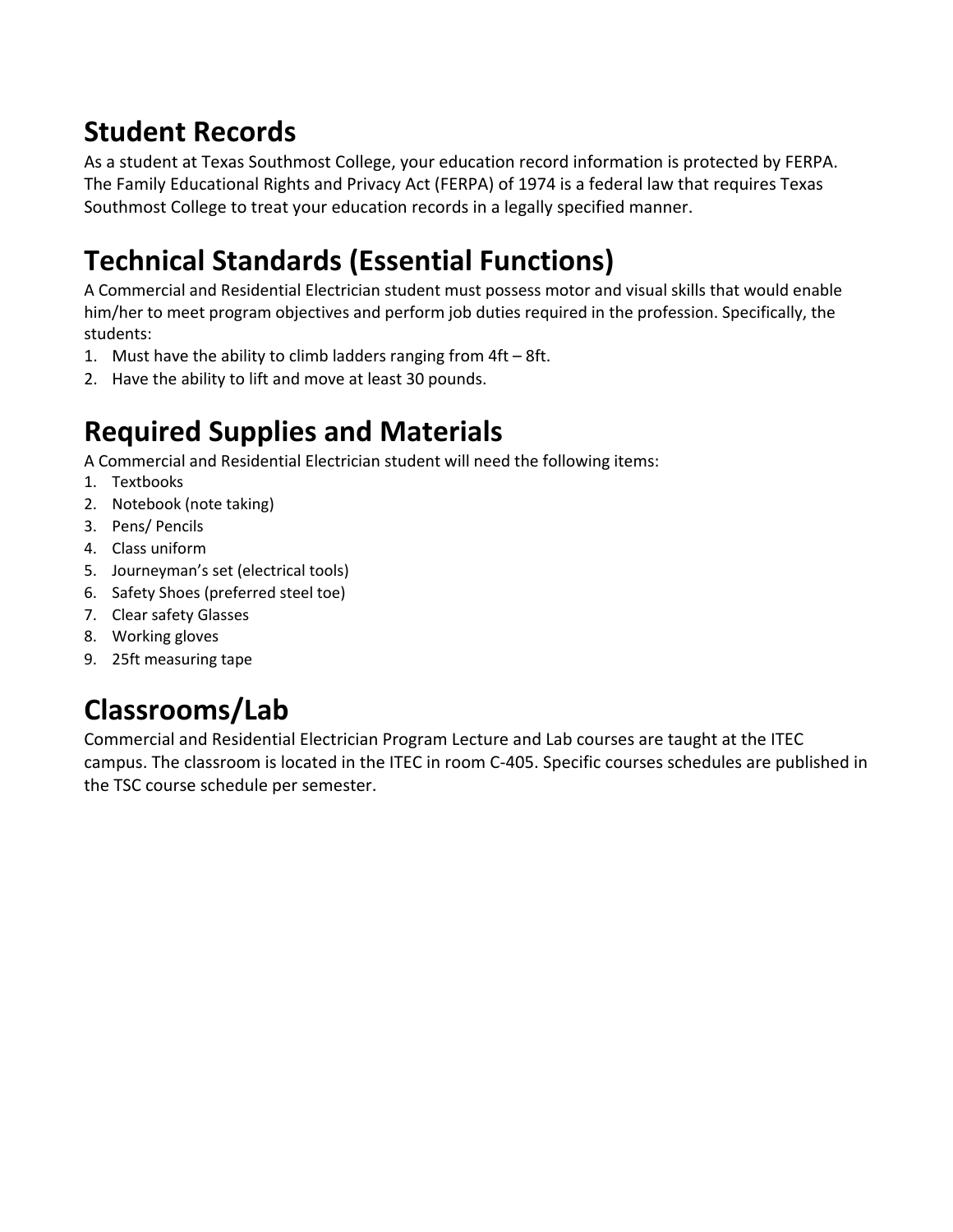# <span id="page-10-0"></span>**Curriculum and Course Description**

### <span id="page-10-1"></span>**Certificate of Proficiency -Level One (CERT1.ELPT 2018-2019)**

### **Residential Electrician Certificate of Proficiency - Level One**

Texas Southmost College Division of Science, Technology, Engineering & Mathematics/ Career & Technical Education

A degree in Electrician Technology will prepare students for entry level positions in an electrician career. It also provides hands-on instruction in all aspects of maintenance, operations, troubleshooting and repair of circuits.

| <b>FIRST SEMESTER</b> | <b>CREDIT HOURS</b> |
|-----------------------|---------------------|
|                       |                     |
|                       |                     |
|                       |                     |
|                       |                     |

#### **SECOND SEMESTER**

### **TOTAL CREDIT HOURS FOR GRADUATION - 24**

A minimum grade of "C" must be obtained in each (ELPT, ELTN) course required in the certificate plan.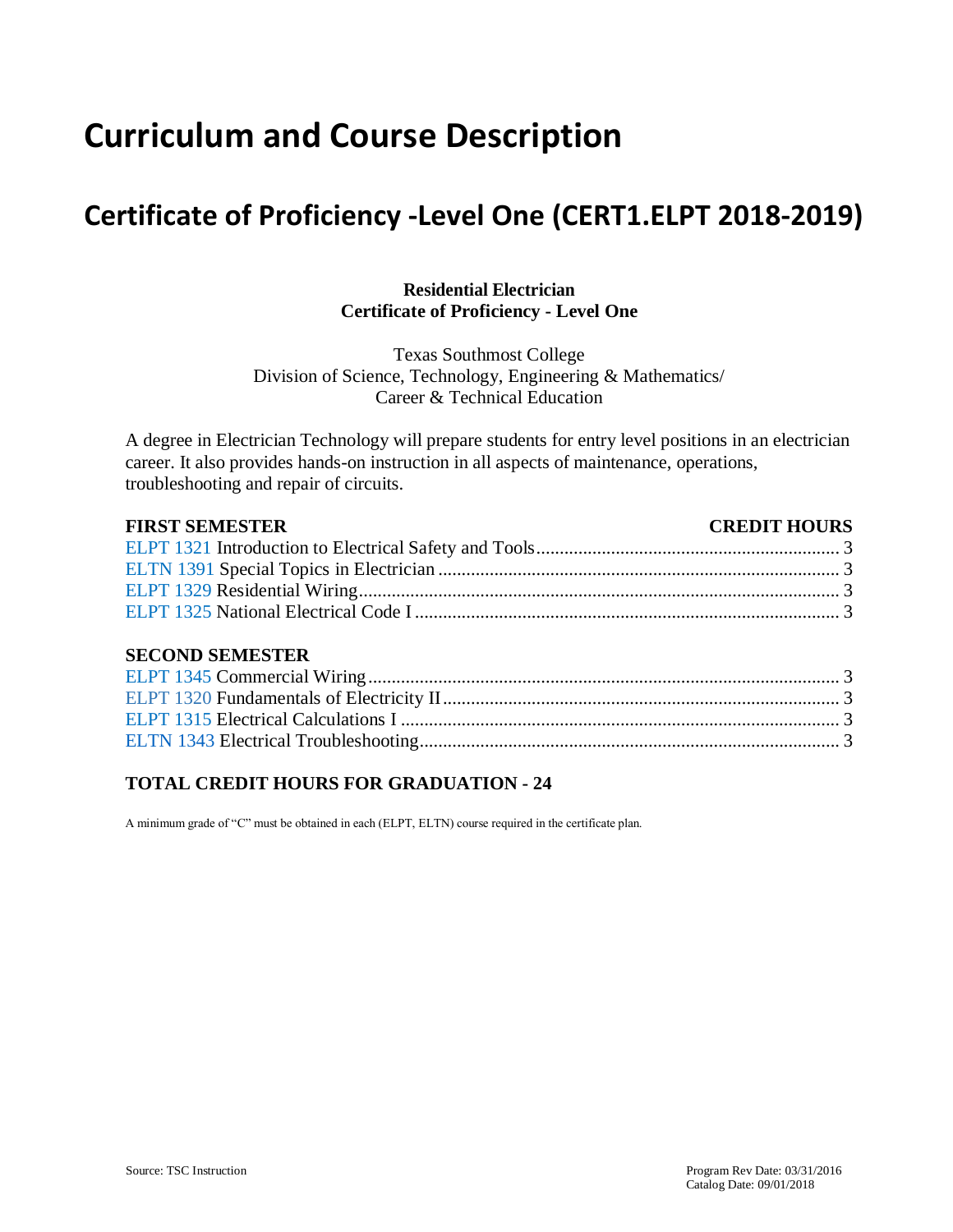### <span id="page-11-0"></span>**Associate of Applied Science (AAS.ELPT 2018-2019)**

### **Commercial and Residential Electrician Associate of Applied Science**

Texas Southmost College Division of Science, Technology, Engineering & Mathematics/ Career & Technical Education

A degree in Commercial and Residential Electrician will prepare students for entry level positions in an electrician career. It also provides hands-on instruction in all aspects of maintenance, operations, troubleshooting and repair of circuits.

#### **FIRST YEAR - FALL SEMESTER CREDIT HOURS** ENGL 1301<sup>+</sup> Composition I ......................................................................................................................................... 3 ELPT 1321<sup>+</sup> Introduction to Electrical Safety and Tools ............................................................................................. 3 ELTN 1391<sup>+</sup> Special Topics in Electrician .................................................................................................................... 3 ELPT 1329<sup>+</sup> Residential Wiring .................................................................................................................................... 3 ELPT 1325<sup>+</sup> National Electrical Code I ........................................................................................................................ 3

#### **FIRST YEAR - SPRING SEMESTER**

#### **SECOND YEAR - FALL SEMESTER**

#### **SECOND YEAR - SPRING SEMESTER**

| SPCH 1315 Public Speaking or |  |
|------------------------------|--|
|                              |  |
|                              |  |
|                              |  |
|                              |  |

#### **TOTAL CREDIT HOURS FOR GRADUATION - 60**

<sup>+</sup>Grade of "C" or better is required for graduation.

<sup>1</sup>Language, Philosophy & Culture/Creative Arts Electives: Any General Education Core course that meets these categories <sup>2</sup>Social and Behavioral Sciences Elective: Any General Education Core course that meets this category.

A minimum grade of "C" must be obtained in each (ELTN, ELPT) course required in the degree plan.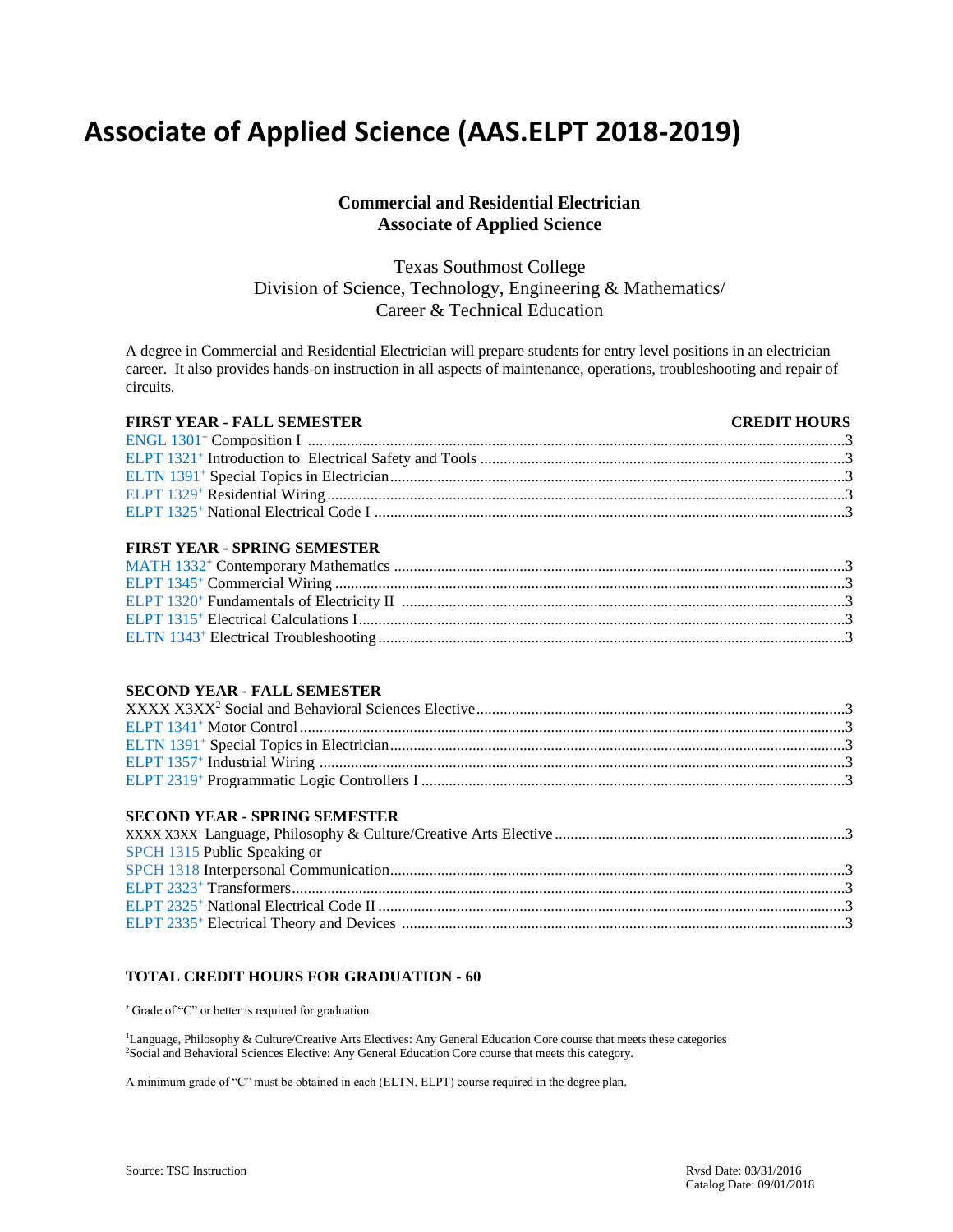### <span id="page-12-0"></span>**Course Description**

### **ELPT-1315 - Electrical Calculations I**

Introduction to mathematical applications utilized to solve problems in the electrical field. Topics include fractions, decimals, percentages, simple equations, ratio and proportion, unit conversions, and applied geometry. Prerequisite: ELPT 1321 ELTN 1391 ELPT 1325, ELPT 1329 Lec 2, Lab 2, Cr 3

### **ELPT-1320 - Fundamentals of Electricity II**

Introduces alternating current (AC). Includes AC voltage, frequency, mechanical and electrical degrees, waveforms, resistors, capacitors, and inductors. Prerequisite: ELPT 1321, ELTN 1391, ELPT 1325, ELPT 1329.Lec 2, Lab 4, Cr 3

### **ELPT-1321 - Introduction to Electrical Safety and Tools**

Safety rules and regulations. Includes the selection, inspection, use, and maintenance of common tools for electricians. Lec 3, Lab 1, Cr 3

### **ELPT-1325 - National Electrical Code I**

An introductory study of the National Electric Code (NEC) for those employed in fields requiring knowledge of the Code. Emphasis on wiring design, protection, methods, and materials; equipment for general use; and basic calculations. Lec 2, Lab 2, Cr 2

### **ELPT-1329 - Residential Wiring**

Wiring methods for single family and multi-family dwellings. Includes load calculations, service entrance sizing, proper grounding techniques, and associated safety procedures. Lec 2, Lab 4, Cr 3

### **ELPT-1341 - Motor Control**

This course covers the operating principles of solid-state and conventional controls align with their practical applications, including braking, jogging, plugging, safety interlocks, wiring, and schematic diagram interpretations. Prerequisite: ELPT 1325, ELPT 1329. Lec 2, Lab 4, Cr 3

### **ELPT-1345 - Commercial Wiring**

Commercial wiring methods. Includes overcurrent protection, raceway panel board installation, proper grounding techniques, and associated safety procedures. Lec 2, Lab 4, Cr 3

### **ELPT-1357 - Industrial Wiring**

This course covers the wiring methods used for industrial installations, including motor circuits, raceway and bus way installations, proper grounding techniques, and associated safety procedures. Prerequisite: ELPT 1325, ELPT 1329. Lec 2, Lab 4, Cr 3

### **ELPT-2319 - Programmable Logic Controllers I**

This course covers the fundamental concepts of programmable logic controllers, principles of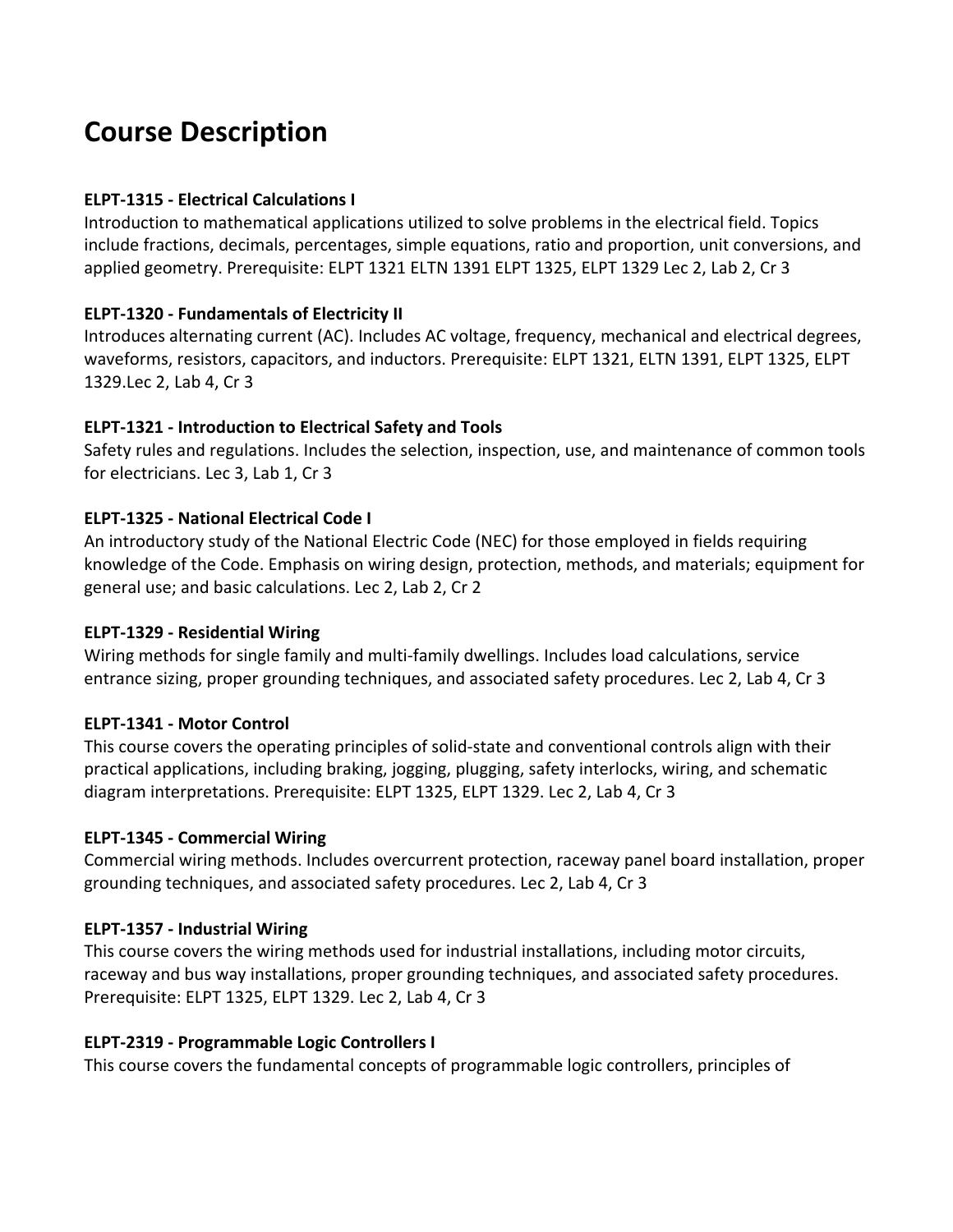operations, and numbering systems as applied to electrical controls. Prerequisites: ELPT 1315, ELPT 1320, ELTN 1343. Lec 2, Lab 3, Cr 3

### **ELPT-2323 - Transformers**

Transformer types, construction, connections, protection, grounding, and associated safety procedures are covered. Prerequisites: ELPT 1320, ELPT 1315, ELPT 1341, ELTN 1391, ELPT 1357. Lec 2, Lab 2, Cr 3

### **ELPT-2325 - National Electrical Code II**

In-depth coverage of the National Electrical Code (NEC) for those employed in fields requiring knowledge of the Code. Emphasis on wiring protection and methods, special conditions, and advanced calculations. Prerequisite: ELPT 1320, ELPT 1315, ELPT 1341, ELTN 1391, ELPT 1357. Lec 2, Lab 2, Cr 3

### **ELPT-2335 - Electrical Theory and Devices**

Electrical and electronic measuring devices and their applications to the use of electrical power. Includes calculating and balancing single-phase and three-phase systems. Prerequisite: ELPT 1320, ELPT 1315, ELPT 1341, ELTN 1391, ELPT 1357. Lec 2, Lab 2, Cr 3

### **ELPT-2339 - Electrical Power Distribution**

Design, operation, and technical details of modern power distribution systems including generating equipment, transmission lines, plant distribution, and protective devices. Includes calculations of fault current, system load analysis, rates, and power economics. Lec 2, Lab 2, Cr 3

### **ELTN-1343 - Electrical Troubleshooting**

Maintenance, operation, troubleshooting, and repair of circuits of various residential, commercial, and industrial electrical systems. Prerequisite: ELPT 1321, ELTN 1391, ELPT 1329, ELPT 1325. Lec 2, Lab 2, Cr 3

### **ELTN-1391 - Special Topics: Electric Blueprint Reading**

Topics address recently identified current events, skills, knowledges, and/or attitudes and behaviors pertinent to the technology or occupation and relevant to the professional development of the student. This course was designed to be repeated multiple times to improve student proficiency. Lec 2, Lab 4, Cr 3

### <span id="page-13-0"></span>**Course Competencies**

- Basic shop safety and maintenance
- Proper usage of hand and power tools
- Proper usage of heavy machinery
- Daily housekeeping
- Reading a tape measure
- Usage of fractions and other electrical calculations
- Identify different kind of electricalmaterials
- Blue print reading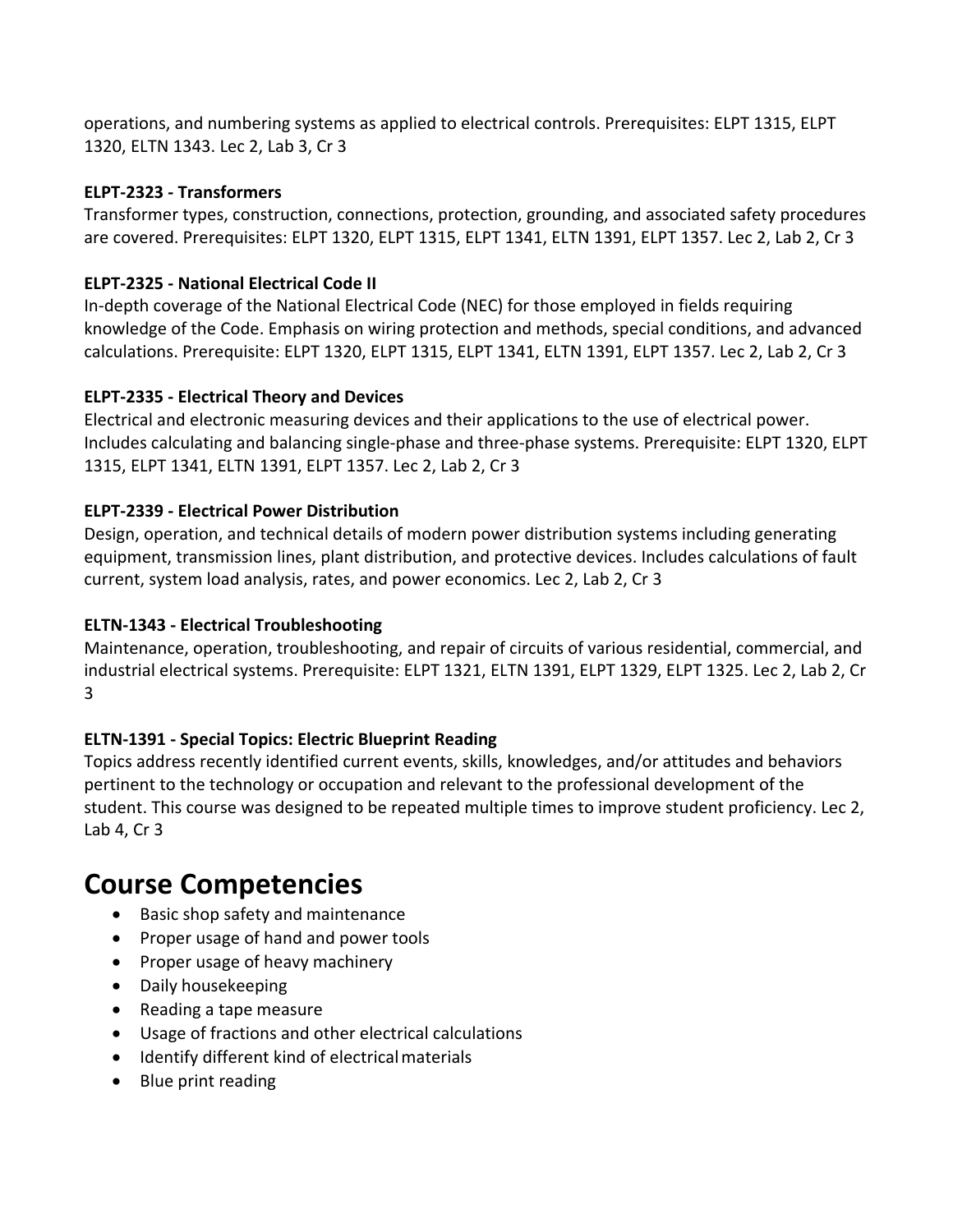- Display proper conduit bending skills
- Display proper wiring methods
- Be able to perform proper threading of rigid conduit
- Display proper installation of electricaloutlets
- Display proper installation of electrical switches
- Display proper installation of electrical lightingfixtures
- Display proper usage of electrical meters andtesters
- Display proper usage and knowledge of National Electrical Code book
- Display proper usage and safety of stepladders

### <span id="page-14-0"></span>**Course Substitution**

Course substitutions for supportive requirements may be carried out only if the course to be substituted is equal or superior in content to the course that is required by the Commercial and Residential Electrician curriculum.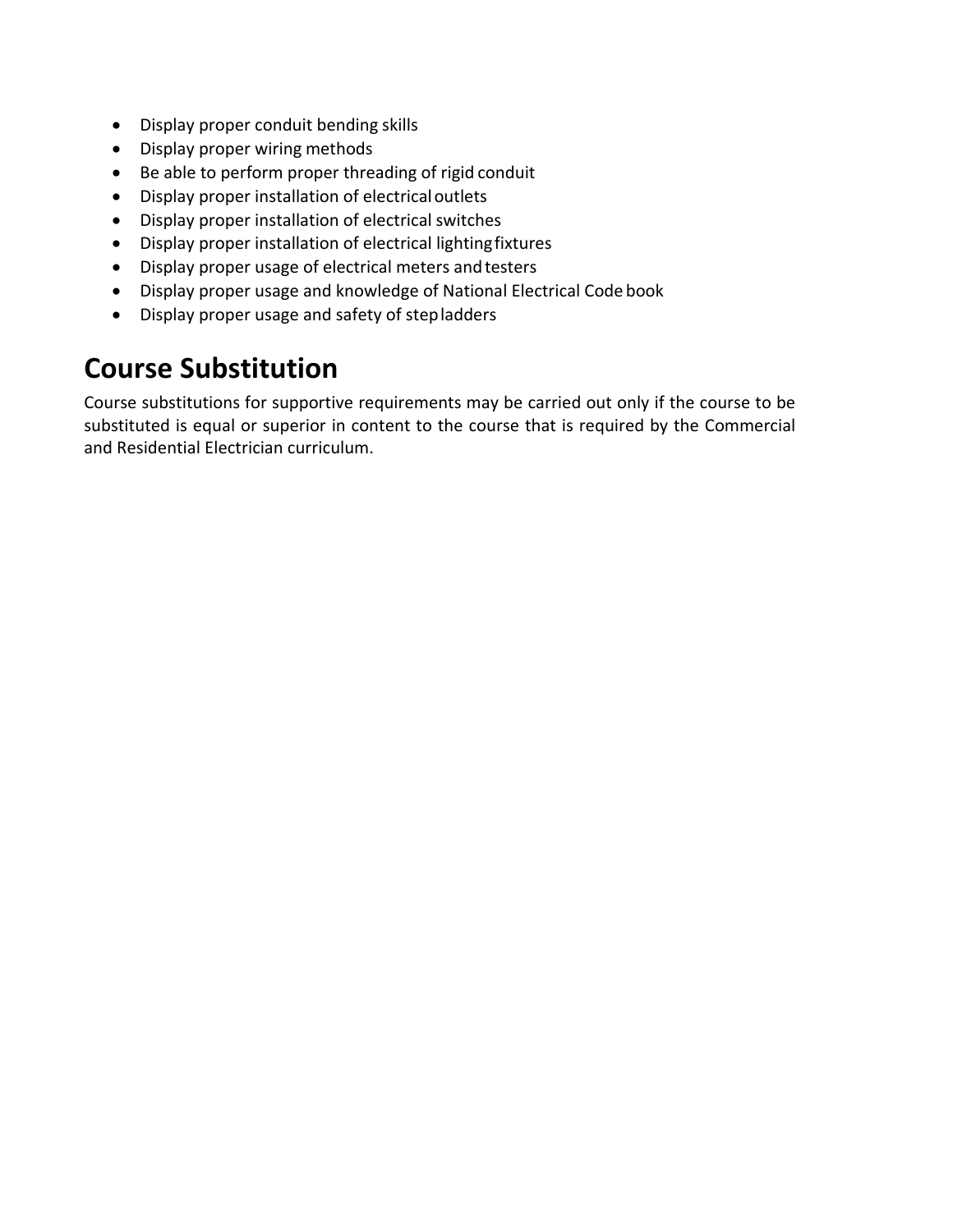# <span id="page-15-0"></span>**Resources**

## <span id="page-15-1"></span>**Counseling Services**

The TSC Counseling Office provides mental health and substance abuse services at no cost to currently enrolled students. Contact with TSC Counseling Center is confidential and is not part of your academic record. The TSC Counseling Center operates within professional ethical guidelines and both federal and state laws that protect the privacy of your mental health records and assure the quality of services. The TSC Counseling Office is open 8:00 a.m. to 5:00 p.m., Monday through Friday, except on designated holidays. It is located in the Camille Lightner Building. If you are in crisis after hours, please call the National Suicide Prevention Lifeline 1-800-273-TALK (8255), or 911, or Tropical Texas Center for MHMR at 1-877-289- 7199 (open 24 hrs) or text 741-741

## <span id="page-15-2"></span>**Advising**

The program coordinator will be the advisor for each student upon admission to provide information about the academic program and to assist in making informed decisions. The program director may be consulted during pre-registration, for adding/dropping a course and withdrawing from the Commercial and Residential Electrician Program. All advising sessions will bedocumented.

## <span id="page-15-3"></span>**Disability Services**

Texas Southmost College would like to help students with disabilities achieve their highest potential in college. Students with disabilities may request assistance through the Student Services Center. Some of the services available include note-taking, taped textbook, registration assistance, diagnostic testing, special test considerations and sign language interpreting. An Adaptive Technology and Testing Service are available for student use. All services are elective and must be requested by the students. To request services, students must contact the Disability Services Office at TSC. It is advisable to make this contact well before or immediately after the semester begins. Proof of disability isrequired (individual documentation requirements vary depending on the disability). Students bear the responsibility of making their abilities and limitations known to the advisor. Together, the student and the advisor will decide on the appropriate accommodations and decides on a course of action for informing the instructor, if necessary. Students must request services each semester, as needed. You can start by calling the office at 956-295-3587 or email [angela.dunn@tsc.edu](mailto:angela.dunn@tsc.edu) to make an appointment.

### **Contact Information:**

Angela Marie Dunn, MA, LPC-S Lightner Center 100 C Office: 956-295-3417 Fax: 956-544-9093 [angela.dunn@tsc.edu](mailto:angela.dunn@tsc.edu)